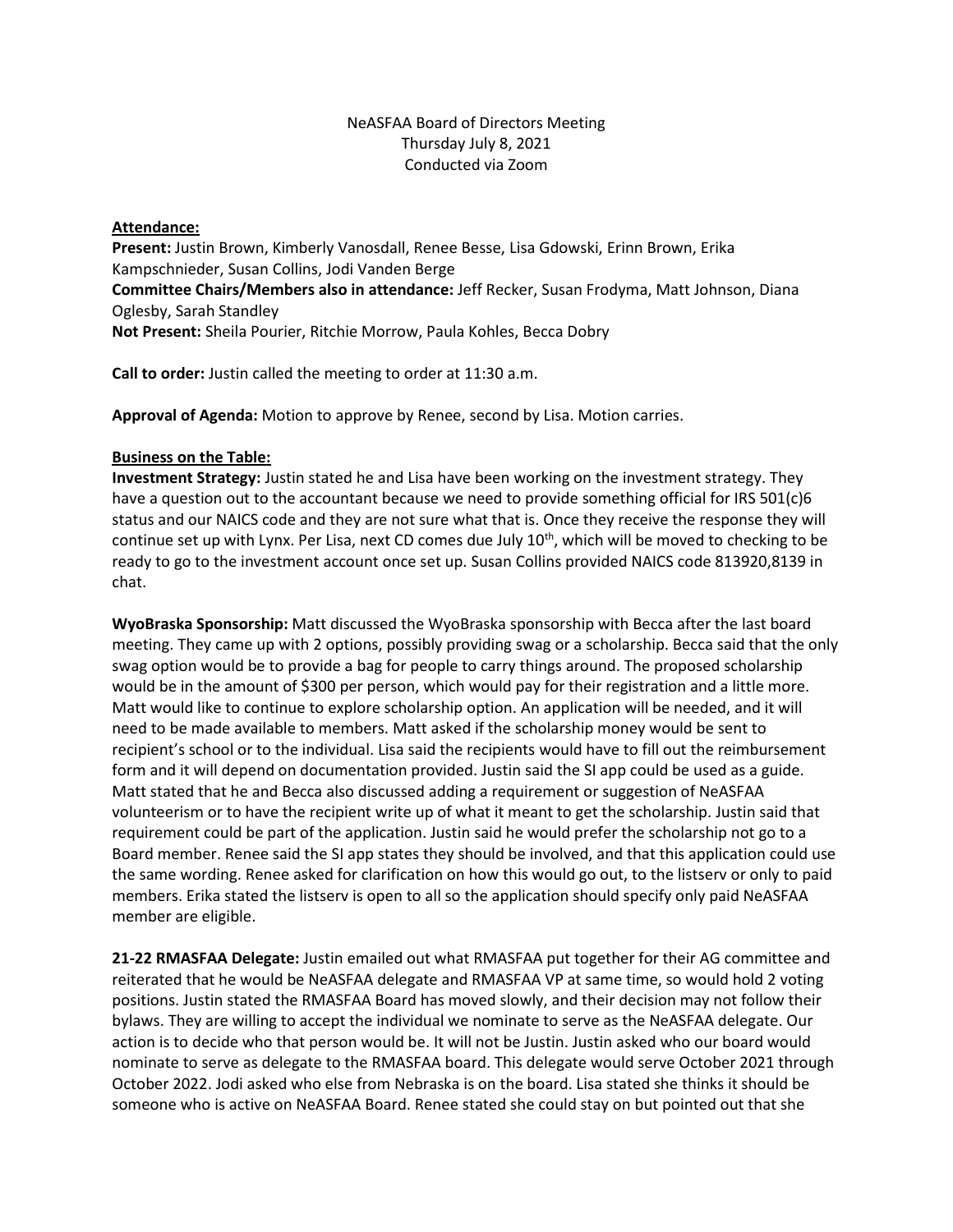goes off the NeASFAA board in March so she would not be on NeASFAA board for full RMASFAA term. Renee continued that for continuity Kim might be best. Kim stated that she spoke with her director and Stacy is fine with Kim being chosen and Kim is also willing to do it. Justin stated if Renee was chosen, Kim could decide to ask Renee to continue to come to board meetings to stay informed. Jodi stated Renee may be good to continue what is going on. Renee stated Kim will be President, so will have her hands full and this would be one more thing on her plate. The RMASFAA commitment isn't a lot, but it's one more thing. Justin stated he would not suggest running for RMASFAA while in NeASFAA Board position. Justin asked if Renee and Kim should abstain from the vote on this matter. Renee stated that would make sense. Justin asked for a motion. Matt stated before the motion, he wanted to throw out that we may want to amend the P&P to have this situation covered if it comes up again. Justin stated it's really RMASFAA's rule and issue, so it doesn't necessarily make sense to change our P&P. We are handling it based on what RMASFAA has decided, we want to make a decision so that this person can be at the RMASFAA transition meeting in October. Justin will put together a letter for RMASFAA to review and decide on. Renee said she would write it up and they could send it together. Justin asked for a motion. Lisa made a motion that in the interim to replace Justin Brown as NE delegate for 21-22 year, we will have Renee Besse continue as delegate for that term. Susan Collins seconded. Justin asked for any further discussion. No further discussion. Justin asked for vote. Kim and Renee abstained. Motion passed. We will report to RMASFAA that we would like Renee to continue to serve as delegate for 21-22 year and leave it to Kim and the next NeASFAA Board to decide how to handle Renee's involvement.

**Fall event/activity:** Justin asked for a brief update and discussion on a Fall training event or activity from Matt or Diana and asked if they needed any guidance. Kim stated she feels like we should have some sort of training or event in the fall. Justin asked if it should be through PDRC or SFC and if there would be one event or a couple. Renee stated it would be PDRC that would set up the event. Justin explained that SFC has talked about a legislative event and suggested they work with PDRC. Lisa stated she'd like to see a neophyte training online. Justin proposed a training that would be a single day or part of a day for neophytes and include a possible legislative session. Lisa asked about online sector meetings. Renee clarified she asked sector reps to put those on last year. Matt asked about coffee break times continuing. Jeff stated yes, they are continuing and there are vendors are scheduled for rest of year. The coffee breaks will probably come to an end after this year since it was created as a way to gather during COVID. Attendance has really decreased, and they are coming to a natural end. Matt wondered if coffee break could be included to bring neophytes into the conversation. Matt asked for subject matter or topics and that he'd work on Zoom through a school to not have the purchase anything. Diana said she'd forward what SFC was thinking about. Matt asked about a charge for the training. Justin said if we don't have a cost to put it on, we shouldn't charge. Renee said we want to be careful that only paid members register for the training. Lisa said it might spark membership requests.

#### **New Business:**

**Future Conference location:** Matt stated that the 2024 conference is what we want to start thinking about. The spring conference will be in Norfolk in 2022 and Grand Island in 2023. Normally this is talked about at a fall meeting, but there were notes to consider starting the discussion earlier, in July, because hotels were slow to get back with information. Renee said it's probably time to move back east, but Lincoln and Omaha are usually more expensive. Justin asked if we've done Omaha, Kim said we haven't done Omaha since before 2015. Justin asked if we want to consider Omaha. Kim said the food and beverage minimums that Omaha challenging. Erika suggested Papillion, Lavista, or Bellevue. Lisa asked about Freemont. Susan C said the only option in Freemont would be to be on campus at Midland. Erika asked about lodging. Susan said Freemont wouldn't have lodging and suggested the west Omaha metro area. Susan asked about a school sponsoring or hosting the event. Lisa stated that we would need